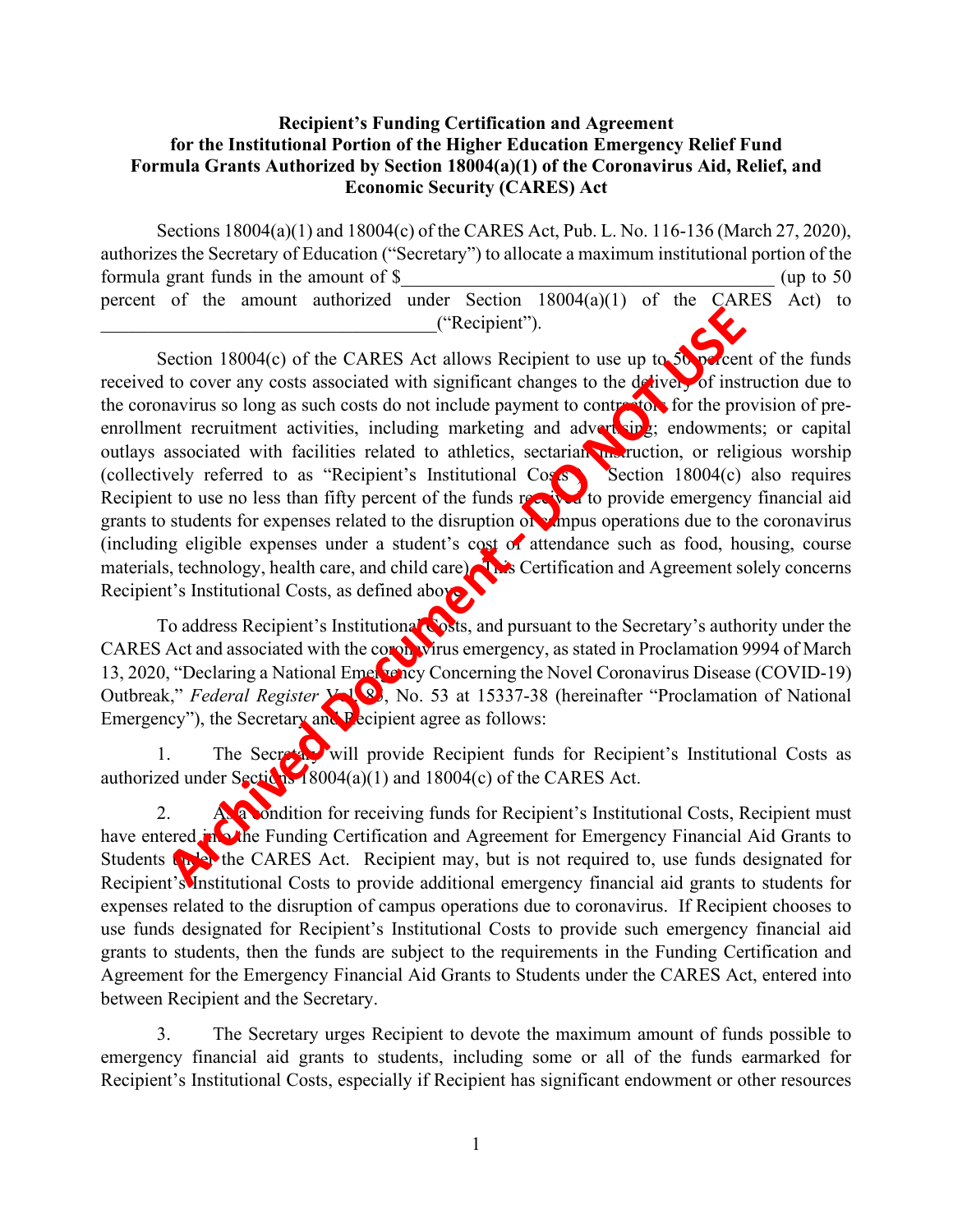financial aid grants to students are made to the maximum extent possible. at its disposal. The Secretary urges Recipient to take strong measures to ensure that emergency

 acknowledges, and agrees that: 4. In consideration for the funds and as conditions for their receipt, Recipient warrants,

 (a) The funds shall be used solely for the purposes authorized in Section 18004(c) of the CARES Act. In accordance with Section 18004(c) of the CARES Act, Recipient shall not use funds for payment to contractors for the provision of pre-enrollment recruitment activities, which include marketing and advertising; endowments; or capital outlays associated with facilities related to athletics, sectarian instruction, or religious worship.

 services that Recipient could no longer provide, or for hardware, software, or internet connectivity (b) Recipient retains discretion in determining how to allocate and use the funds provided hereunder, provided that funds will be spent only on those costs for which Recipient has a reasoned basis for concluding such costs have a clear nexus to significant changes to the delivery of instruction due to the coronavirus. It is permissible for Recipient to use the funds for Recipient's Institutional Costs to reimburse itself for costs related to refunds made to students for housing, food, or other that Recipient may have purchased on behalf of students or provided to students.

 extent practicable, Recipient will pay all of its employees and contractors during the period of any to the coronavirus, and therefore would not view them as allowable expenditures: senior administrator dividends, capital distributions, and stock options; and any other cash or other benefit for a senior (c) Consistent with Section 18006 of the CARES Act, Recipient agrees that to the greatest disruptions or closures related to the coronavirus. The Department would not consider the following Recipient's Institutional Costs to be related to significant changes to the delivery of instruction due and/or executive salaries, benefits, bonuses, contracts, incentives; stock buybacks, shareholder administrator or executive.

(d) Recipient's Institutional Costs must have been first incurred on or after March 13, 2020, the date of the Proclamation of National Emergency.

 demonstrating such use was in accordance with Section 18004(c), accounting for the amount of other services that Recipient could no longer provide, and describing any internal controls Recipient (e) Recipient will comply with all reporting requirements including those in Section 15011(b)(2) of Division B of the CARES Act and submit required quarterly reports to the Secretary, at such time and in such manner and containing such information as the Secretary may reasonably require (See also 2 CFR 200.327-200.329). The Secretary may require additional reporting in the future, including but not limited to reporting on the use of the funds for Recipient's Institutional Costs, reimbursements to the Recipient for costs related to refunds made to students for housing, food, or has in place to ensure that funds were used for allowable purposes and in accordance with cash management principles.

(f) Recipient shall comply with all requirements in Attachment A to this Certification and Agreement.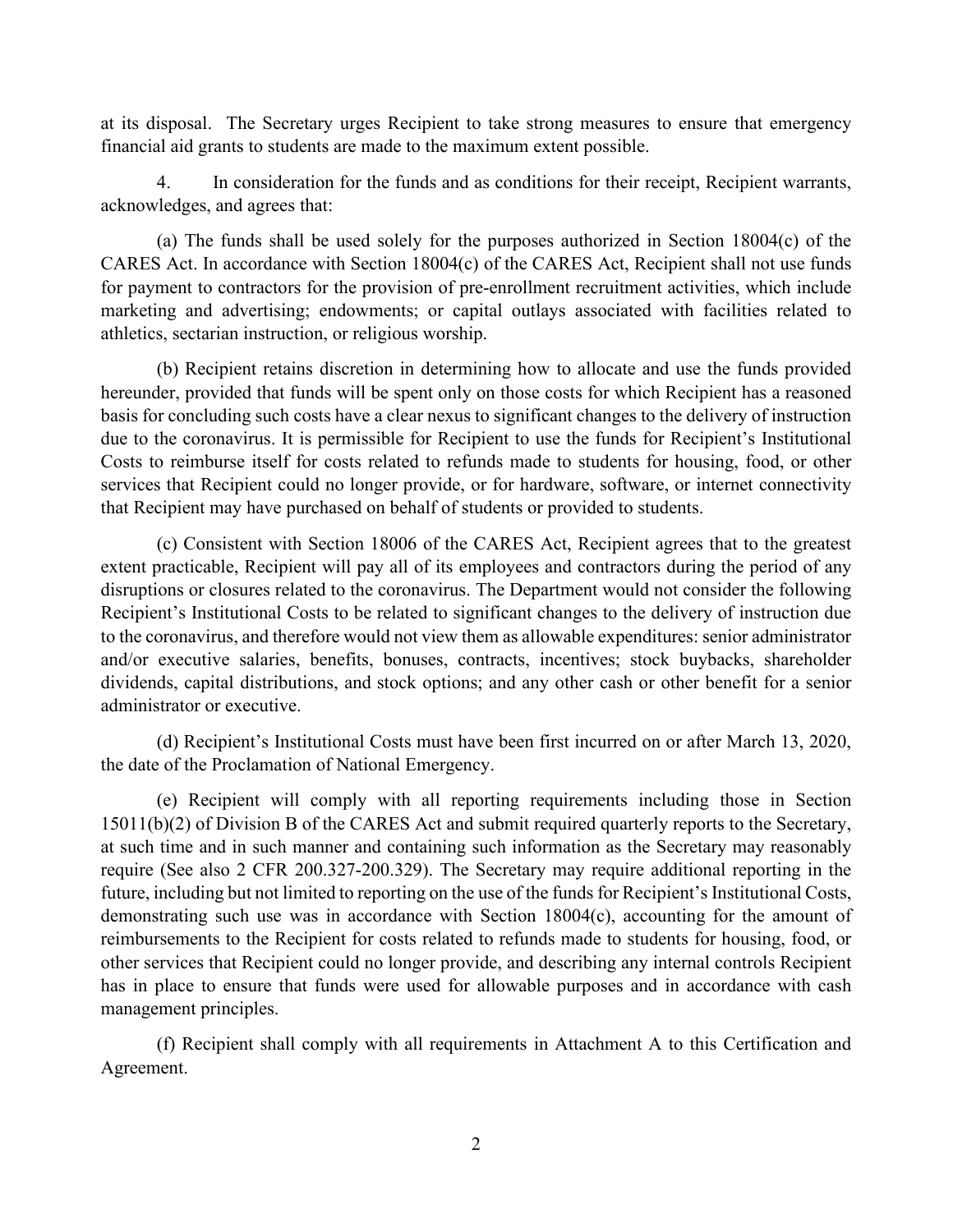(g) Recipient shall promptly and to the greatest extent practicable use the funds for Recipient's Institutional Costs by one year from the date of this Certification and Agreement, and document its efforts to do so as part of the reports specified in subsection (e) above.

 requested, whether by (i) the U.S. Department of Education and/or its Inspector General; or (ii) any (h) Recipient shall cooperate with any examination of records with respect to the funds for Recipient's Institutional Costs by making records and authorized individuals available when other federal agency, commission, or department in the lawful exercise of its jurisdiction and authority.

(i) Recipient's failure to comply with this Certification and Agreement, its terms and conditions, and/or all relevant provisions and requirements of the CARES Act or any other applicable law may result in Recipient's liability under the False Claims Act, 31 U.S.C. § 3729, *et seq.*; OMB Guidelines to Agencies on Governmentwide Debarment and Suspension (Nonprocurement) in 2 CFR part 180, as adopted and amended as regulations of the Department in 2 CFR part 3485; 18 USC § 1001, as appropriate; and all of the laws and regulations referenced in Attachment A, which is incorporated by reference hereto.

RECIPIENT or Authorized Representative of Recipient \_\_\_\_\_\_\_\_\_\_\_\_\_\_\_\_\_\_\_\_\_\_\_\_\_\_\_\_

OPEID Number and the contract of the contract of the contract of the contract of the contract of the contract of the contract of the contract of the contract of the contract of the contract of the contract of the contract

**DATE**  $\Box$